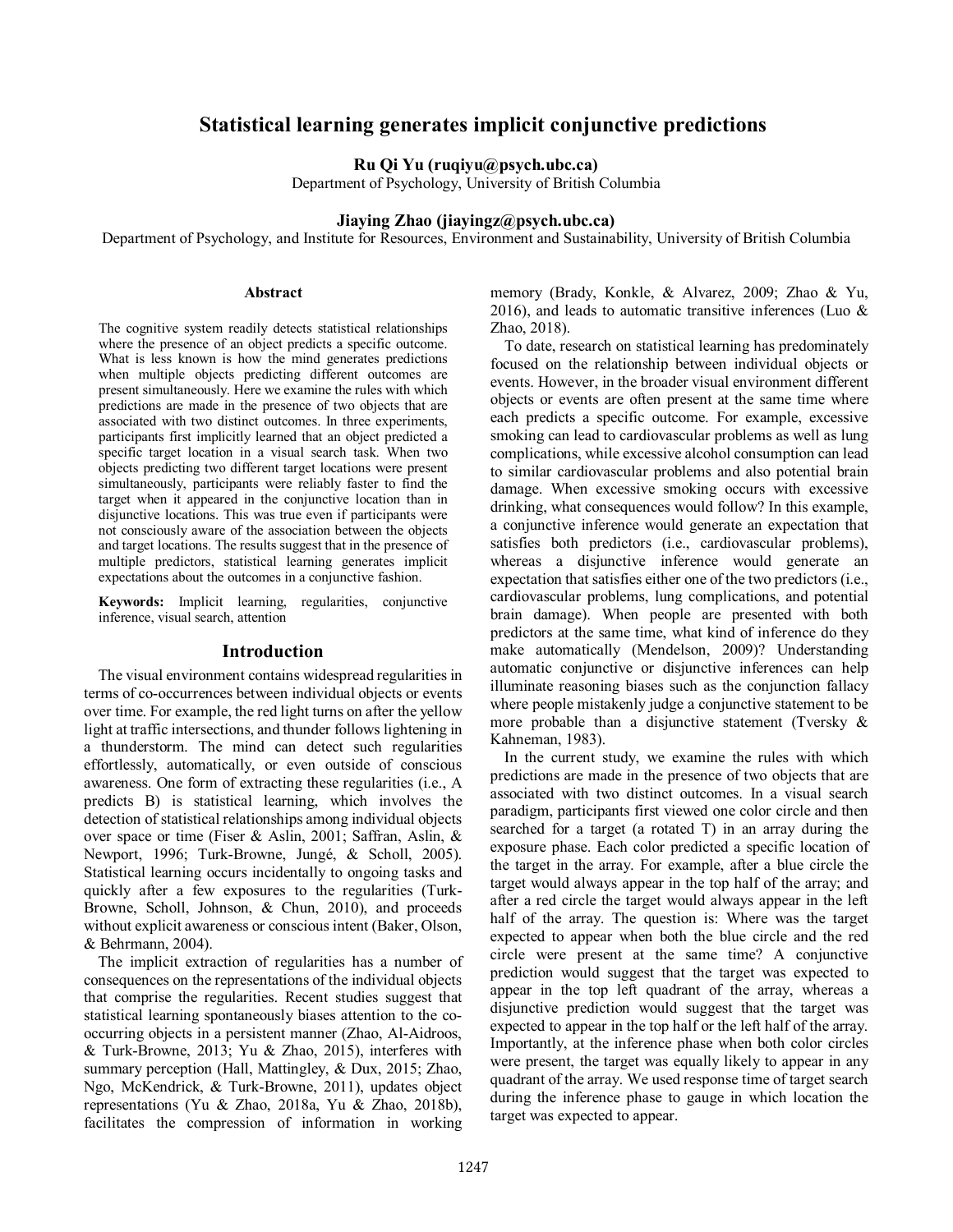In Experiments 1 and 2, we found that participants were reliably faster to find the target when it appeared in the conjunctive quadrant than in the disjunctive quadrant. This was true even if participants were not consciously aware of the association between the color circles and target locations during debriefing. We further replicated the finding in Experiment 3 where the two predictors were two feature dimensions in one object. This effect was equally strong whether participants implicitly learned the association or were explicitly told about the association.

## **Experiment 1**

This experiment examined which type of inference participants would make when they saw a pair of colors, each predicting a different half of the array.

## **Participants**

A total of 120 students (81 female, mean age=20.0 years, SD=2.3) from the University of British Columbia (UBC) participated for course credit.

### **Stimuli**

For each trial in the experiment, participants saw one colored circle first, followed by a search array (Figure 1). The color circle could appear in one of four colors (R/G/B): red (255/0/0), yellow (255/255/0), blue (0/0/255), or grey (192/192/192). Each circle subtended 2.2° of visual angle. For each search array following the circle, 16 objects were presented in an invisible 8-by-8 grid. Each cell in the grid subtended 1.7° of visual angle. The 8-by-8 grid was divided into four 4-by-4 quadrants, where each quadrant was separated from the adjacent two quadrants by 2.2° of visual angle. Each quadrant contained four objects, where no row or column in the quadrant could be empty.

Out the 16 objects in each array, 15 were distractors in "L" shapes, randomly pointing to the left or right. There was only one target in each array, which was a rotated "T", randomly determined to be pointed to the left or right. Participants were asked to find the target "T" and indicate which direction the "T" was pointing (left or right) by pressing a key on the keyboard, as quickly and accurately as possible.

For each trial, the color circle was presented on the screen for 1000ms. Followed by a 1000ms blank screen, the search array appeared on the screen until response. There was a 1000ms blank screen interval between trials.

## **Procedure**

Participants first completed the exposure phase (Figure 1). During exposure, one color circle appeared on the screen at a time followed by a visual search array. Each of the four colors was presented for 40 times during exposure, resulting in a total of 160 trials (the order of the trials was random). Each color predicted that the target "T" in the search array always appeared in a unique half of the array (the top, left, bottom, or right half). For example, after the blue circle, the target always appeared in the top half of the array. After the red circle, the target always appeared in the left half of the array. The target location within each half of the array was counterbalanced between the two quadrants (e.g., counterbalanced between top-left and top-right quadrants for the top half of the array), and the target location within each quadrant was randomly determined. The color-location associations were randomly determined for each participant but remained fixed throughout the experiment for the participant.

We wanted to examine whether there were differences in conjunctive inferences made from explicit knowledge versus incidentally learned predictions. Therefore, half of the participants (N=60) were randomly selected to be explicitly told about the associations between colors and target locations before exposure (explicit condition), and the other half were told to only pay attention to the color circle and search for the target (implicit condition).

#### Experiment 1: Exposure phase



**Figure 1. Experiment 1 exposure phase**. Each color circle predicted the location of the target in the subsequent search array. In the visual search task, participants saw the color circle first, and then searched for a target (the rotated "T") and judged the direction of target as quickly and accurately as possible.

After exposure, participants completed the inference phase (Figure 2). During this phase, two color circles were presented at the same time in each trial, followed by a search array. There were six unique color pairs. Each color pair and the following search array were presented four times in the inference phase in a random order, resulting in 24 trials in total. In each trial, the target appeared in any of the four quadrants with equal probability (the top-left, top-right, bottom-left, and bottom right quadrant). The location of the target within the quadrant was randomly determined.

Since the target now appeared in the four quadrants with equal probability, faster response time in target search in a given quadrant would indicate that the participant prioritized that quadrant for target search. This would mean that the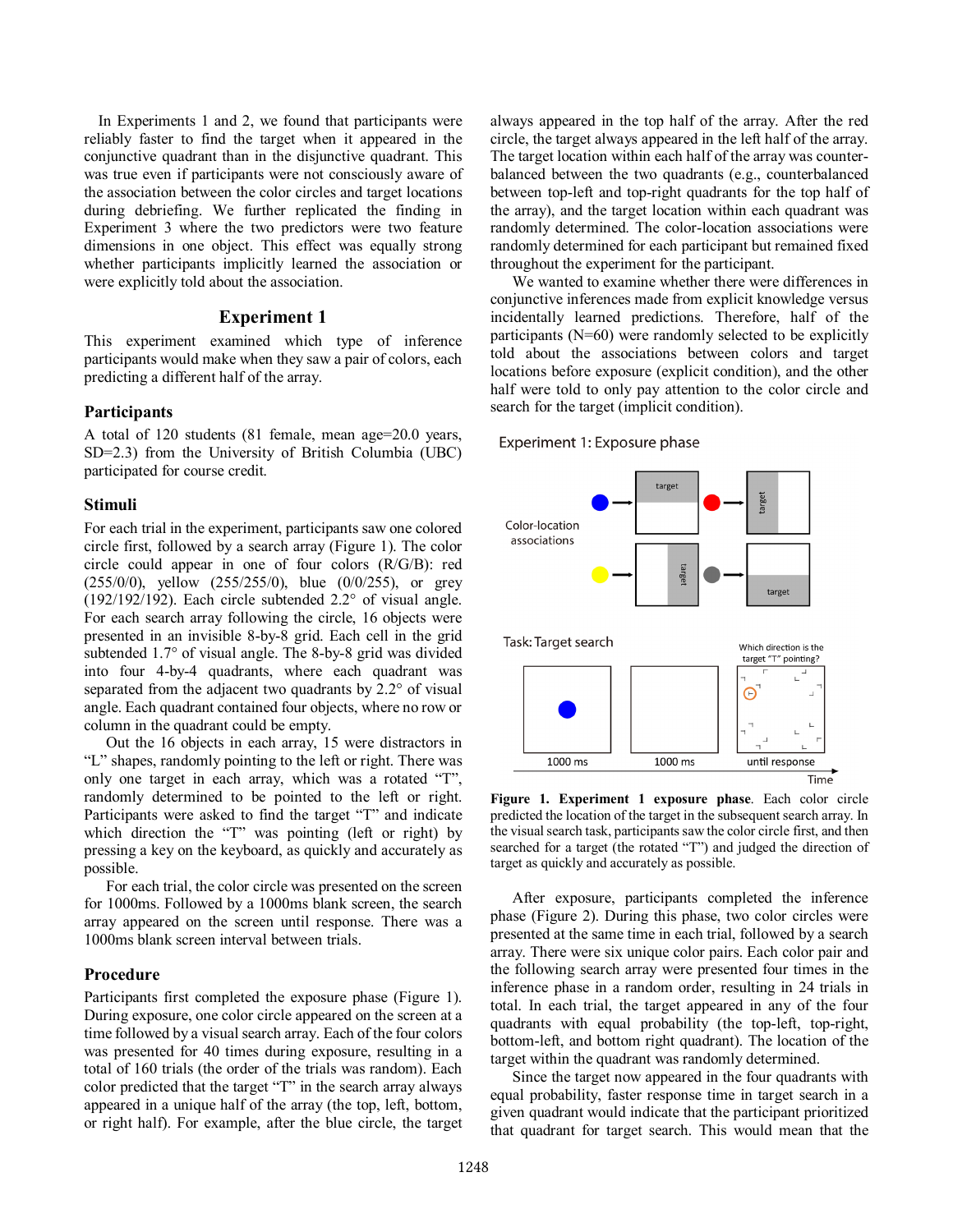participant expected that the target would appear in that quadrant, suggesting a prediction of where the target would appear after seeing the two color circles.

Experiment 1: Inference phase





**Figure 2. Experiment 1 inference phase**. The four colors were combined into six color pairs. The pairs were presented first, followed by a search array. The target appeared in all four quadrants with equal probability following each pair. Based on the color-location associations during exposure, there were four types of target location following each color pair. These include the locations consistent with a conjunctive inference (C), locations consistent with a disjunctive inference (D), and the impossible locations (I).

During the inference phase, the two color circles were presented next to each other horizontally or vertically (randomly determined), and the order of the two colors for each pair was counter-balanced. Based on the color-location associations during exposure, there were four types of target location following each pair: locations consistent with a conjunctive inference (C), locations consistent with a disjunctive inference (D), and the impossible locations where the target would never appear based on the prior colorlocation associations (I). In both the explicit and implicit conditions, participants were only told that they would now see two color circles appearing simultaneously on the screen before each search array, and they were asked to search for the target as in the exposure phase.

After the inference phase, participants in the implicit condition also completed a test phase to probe their awareness of the color-location associations. They were asked where the target would appear (the top, left, bottom, and right half of the array) after seeing each of the four colors, so guessing would result in an accuracy of 0.25 in the test phase.

#### **Results and Discussion**

The test phase accuracy for participants in the implicit condition was 0.51, reliably above chance [chance=0.25, *p*<.001], indicating that participants in the implicit condition have successfully learned the color-location associations.

We then analyzed the responses time (RT) of correct trials in the inference phase to see what type of inferences participants made when they saw the color pairs. We grouped the trials in the inference phase into four types: conjunction, disjunction (2 quadrants vs. 4 quadrants), and impossible. Take the blue and red pair, the blue circle previously predicted that the target would appear in the top half of the array and the red circle previously predicted that the target would appear in the left half of the array. This means that the top left quadrant was the conjunctive quadrant, the top right and the bottom left quadrants were the disjunctive quadrants, and the bottom right quadrant was the impossible quadrant. For example, faster RT in the conjunctive quadrant would indicate that participants expected the target would appear in that quadrant, suggesting a conjunctive prediction. We plotted the RT in each type of quadrant in the inference phase (Figure 3).



**Figure 3: Experiment 1 results**. The response time (RT) for each type of trials was graphed separately for the explicit and implicit conditions (Error bar reflect  $\pm$  1 SE; \*\**p*<.01, \*\*\**p*<.001).

A 2 (condition: explicit vs. implicit, between-subjects)  $\times$ 4 (trial type: conjunctive, 2-quadrant disjunctive, 4-quadrant disjunctive, and impossible quadrant, within-subjects) mixed-design ANOVA revealed a significant main effect of trial type  $[F(3,354)=16.04, p<.001, \eta_p^2=0.12]$ , but no main effect of condition  $[F(1,118)=3.27, p=.07, \eta_p^2=0.03]$ , or interaction  $[F(3,354)=1.29, p=.28, \eta_p^2=0.01]$ . This suggests that participants attended to the four quadrants differently during the inference phase, suggesting that they made specific predictions about where the target would appear. There was no significant difference in RT across different trial types when the knowledge was explicitly told vs. when the knowledge was implicitly learned. Post-hoc Tukey HSD tests showed that RT in the impossible trials was reliably slower than that in the other three types of trials [*p*'s<.03], the RT in the 2-quadrant disjunction trials was not reliably different from that in the 4-quadrant disjunction trials  $[p=0.99]$ , and the RT in the conjunction trials was reliably faster than both the 2-quadrant and 4-quadrant disjunction trials [*p*'s<.01]. We then performed planned contrast analysis separately for the implicit and explicit conditions. The 2 quadrant and 4-quadrant disjunction trials were combined as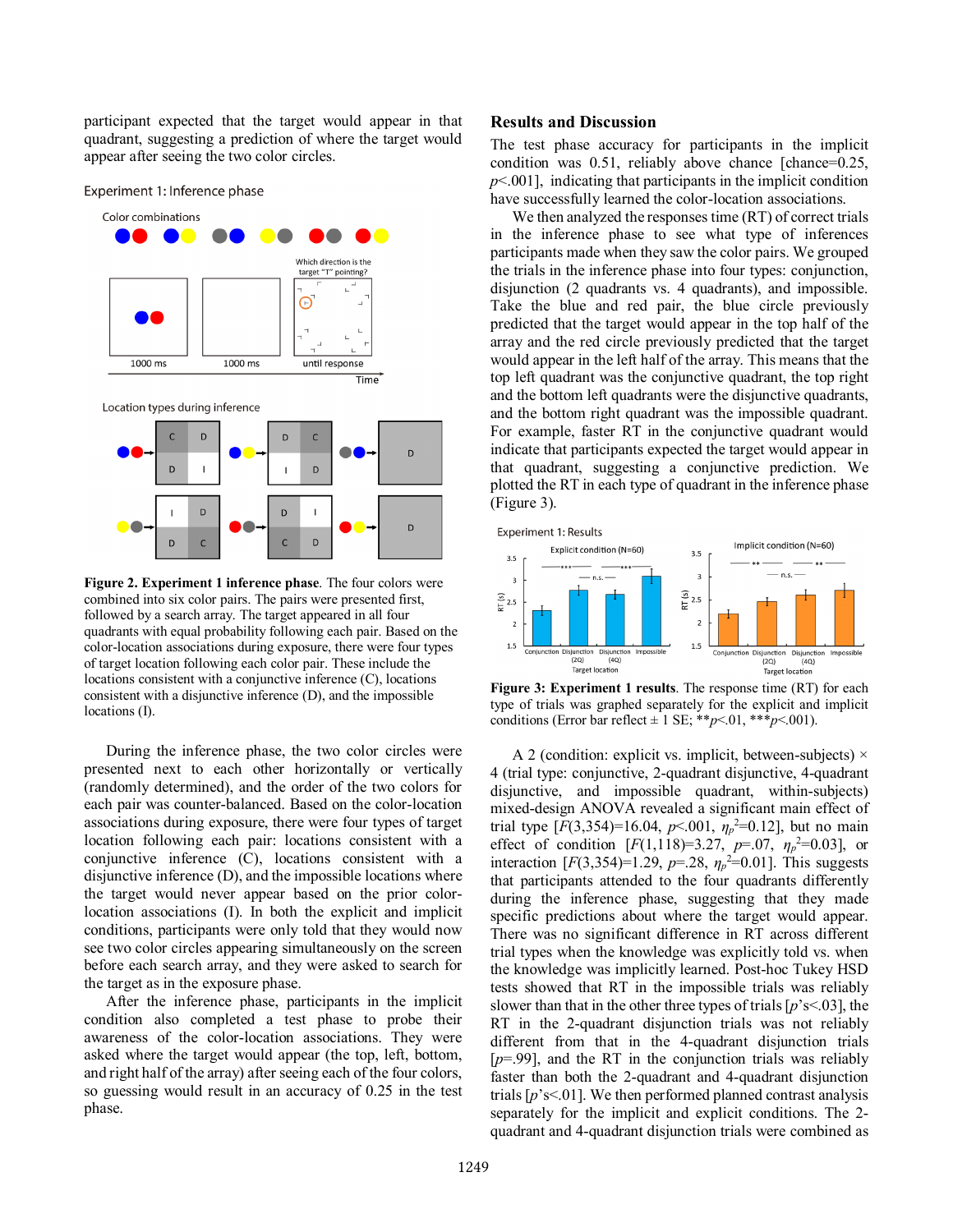one category in the analysis. For both conditions, RT in conjunction trials was significantly faster than that in disjunction trials, which in turn was faster than that in the impossible trials [*p*'s<.01].

Additionally, we examined RT performance separately for learners (whose test phase accuracy>0.25, N=42) and non-learners (whose test phase accuracy≤0.25, N=18). For learners, RT in conjunction trials was significantly faster than that in disjunction trials  $[p=0.014]$ , which in turn was faster than that in the impossible trials  $[p<.001]$ . For non-learners, RT in conjunction trials was marginally faster than that in disjunction trials [*p*=.09], but there was no difference in RT for the disjunction and impossible trials [*p*=.97]. This suggests that participants with higher test phase accuracy showed the effect more robustly than participants with lower test phase accuracy did.

These results suggest that when two objects each predicting a different outcome were presented at the same time, participants automatically made a conjunctive prediction which contained the shared property of the different outcomes.

## **Experiment 2**

One explanation for faster RT in the conjunction trials in Experiment 1 was that the conjunctive quadrant was smaller in terms of spatial scope than the disjunctive quadrants. The smaller spatial scope might have facilitated visual search, leading participants to prioritize the conjunctive quadrant over the other quadrants. To examine this possibility, in Experiment 2, we aimed to equate the spatial scope of conjunctive and disjunctive quadrants in the inference phase.

#### **Participants**

A new group of 120 students (95 female, mean age=20.2 years, SD=1.9) from UBC participated for course credit.

#### **Stimuli and Procedure**

The stimuli and procedure in the experiment were the same as those in Experiment 1, except for one critical difference: During the exposure phase, after a color circle, the target could appear in three of the four quadrants. This means that in the inference phase, for each pair of color circles, two of the quadrants on the array would be consistent with a conjunctive inference, and the other two quadrants would be consistent with a disjunctive inference (Figure 4).

Experiment 2: Color-location associations



Experiment 2: Location types during inference



**Figure 4: Experiment 2 paradigm**. The stimuli and procedure were the same as those in Experiment 1, except that each color predicted the target would appear in three quadrants in the array during exposure. Consequently, two quadrants during the inference phase were consistent with a conjunctive inference (C), and the other two were consistent with a disjunctive inference (D).

#### **Results and Discussion**

The test phase accuracy for participants in the implicit condition was 0.31, which was not reliably above chance [*p*=0.11], suggesting that participants in the implicit condition did not successfully learn the color-location associations during exposure. This may be due to the difficulty of learning that the target could appear in three quadrants instead of two.

A 2 (condition: explicit vs. implicit, between-subjects)  $\times$  2 (trial type: conjunctive vs. disjunctive, within-subjects) mixed-design ANOVA revealed a marginal interaction between condition and trial type  $[F(1,118)=3.865, p=.05,$  $\eta_p^2$ =0.03], but no main effect of condition [*F*(1,118)=0.40, *p*=.53, *η<sup>p</sup>* 2 =0.00], or trial type [*F*(1,118)=1.22, *p*=.27,  $\eta_p$ <sup>2=</sup>0.01]. We then compared the RT in conjunction and disjunction trials separately for the implicit and explicit conditions. In the explicit condition, RT in conjunction trials was reliably faster than that in disjunction trials  $[t(1,59)=2.03, p<.05, d=0.24]$ , but in the implicit condition, the RT in conjunction trials was not reliably different from that in disjunction trials  $[t(1,59)=0.66, p=.51, d=0.07]$  (see Figure 5).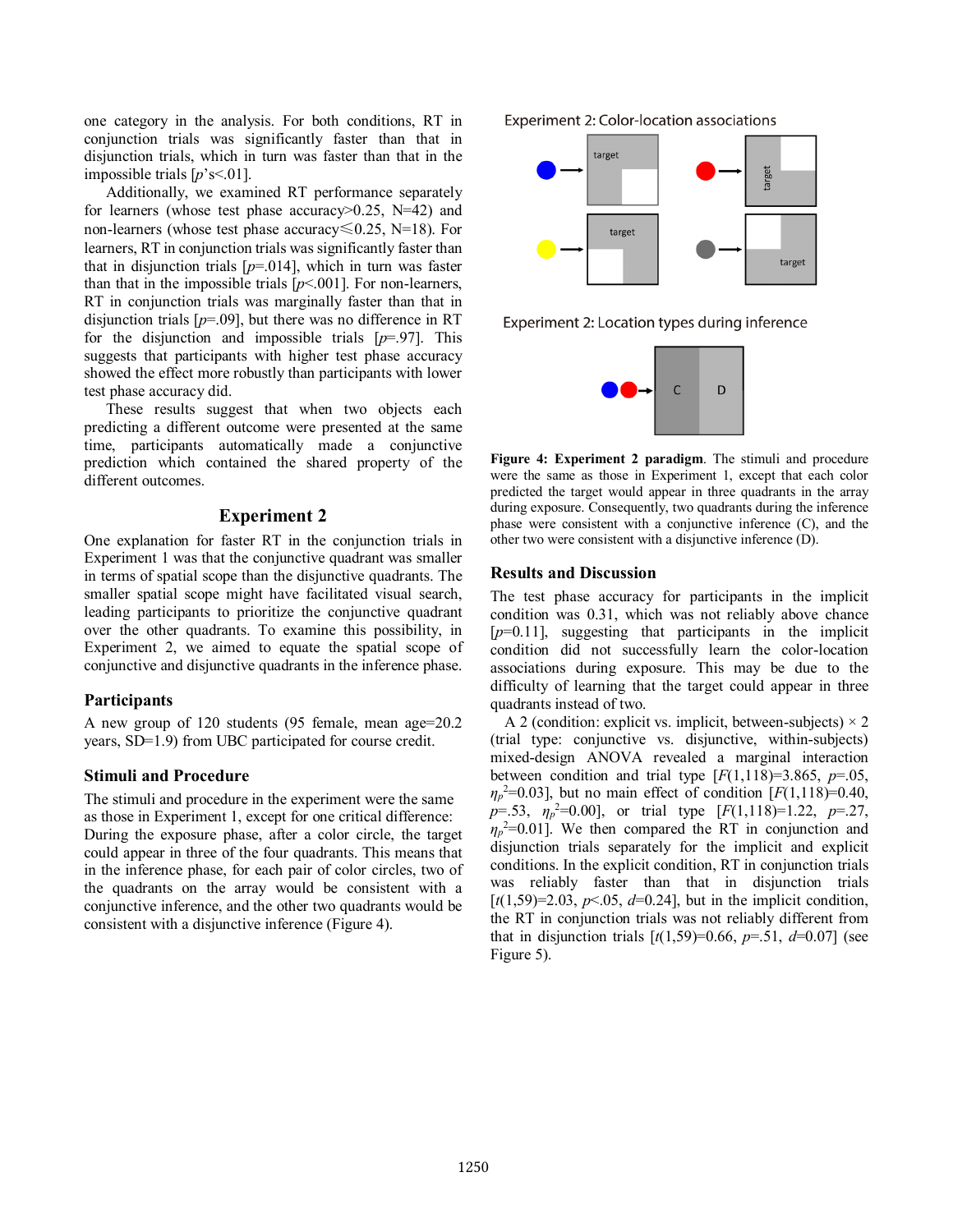#### **Experiment 2: Results**



**Figure 5: Experiment 2 results**. The RT for each type of trials (C for conjunction, D for disjunction) was graphed separately for the explicit and implicit conditions (Error bar reflect  $\pm$  1 SE; \**p*<.05).

These results suggested that when participants learned the color-location associations, they automatically made conjunctive inferences when they saw two color circles, even when the conjunctive quadrants were of the same spatial scope as the disjunctive quadrants. On the other hand, if participants did not successfully learn the color-location associations, they failed to make such conjunctive inferences.

## **Experiment 3**

In Experiments 1 and 2, the two color circles were presented simultaneously side by side during the inference phase to elicit conjunctive predictions. An alternative method to represent conjunctions is to combine two features into one object, such as combing the color red and the shape square into a red square (Treisman & Gelade, 1980; Singer & Gray, 1995). Therefore, in this experiment, we tested this alternative presentation where the two predictors were combined into a new object, rather than manifesting them as two different objects, to elicit conjunctive predictions.

## **Participants**

A new group of 60 students (47 female, mean age=19.6 years, SD=2.6) from UBC participated for course credit. In the current experiment, only the implicit condition was examined (we did not examine the explicit condition due to time constraints in participant recruitment).

#### **Stimuli and Procedure**

The stimuli and procedure in the experiment were the same as those in Experiment 1, except for two critical differences.

First, during the exposure phase there were two color circles (red and blue, as described in Experiment 1) and two textured circles (dotted and stripy circles, see Figure 6). The two color circles were always presented with a filled texture, and the two textured circles were always presented in a black color (R/G/B: 0/0/0). The two color circles always predicted two parallel halves of the array (e.g., the top and bottom halves), and the two textured circles predicted the other two halves of the array (e.g., the left and right halves). The assignment of a color or texture to a given half was randomized across participants, but remained constant for a given participant throughout the experiment.



Experiment 3: Location types during inference



**Figure 6. Experiment 3 paradigm**. Two unique colors and two unique textures each predicted the target location in the following array during exposure. Circles with both a unique color and a unique texture were presented one at a time during inference. The trial types during the inference phase were the same as those in Experiment 1.

Second, during the inference phase participants saw one circle at a time on the screen. Each circle contained one of the two colors and one of the two textures presented in the exposure phase (i.e., a blue stripy circle, a blue dotted circle, a red stripy circle, or a red dotted circle). There were four trials for each unique colored textured circle. Since a color and a texture never predicted two parallel halves during exposure, there were three types of trials in the inference phase as in Experiment 1: conjunctive trials where the target could appear in a conjunctive quadrant (C), disjunctive trials where the target could appear in a disjunctive quadrant (D), and impossible trials where the target never appeared in a quadrant based on exposure (I).

### **Results and Discussion**

The test phase accuracy in this experiment was 0.33, which was marginally above chance [*p*=.07], suggesting that learning was weak.

As before, we analyzed RT of correct trials in the inference phase (Figure 7). A one-way repeated-measures ANOVA revealed a main effect of trial type  $[F(2,118)=5.32, p<.001,$ *η*<sub>*p*</sub><sup>2=0.24</sub>]. Post-hoc Tukey HSD tests showed that there was</sup> reliable RT difference in the conjunction trials and impossible trials [*p*<.01]. Other pair-wise comparisons were numerically similar to those in Experiment 1, but not statistically reliable [*p*'s>.11]. These results suggest that the participants made conjunctive predictions when the two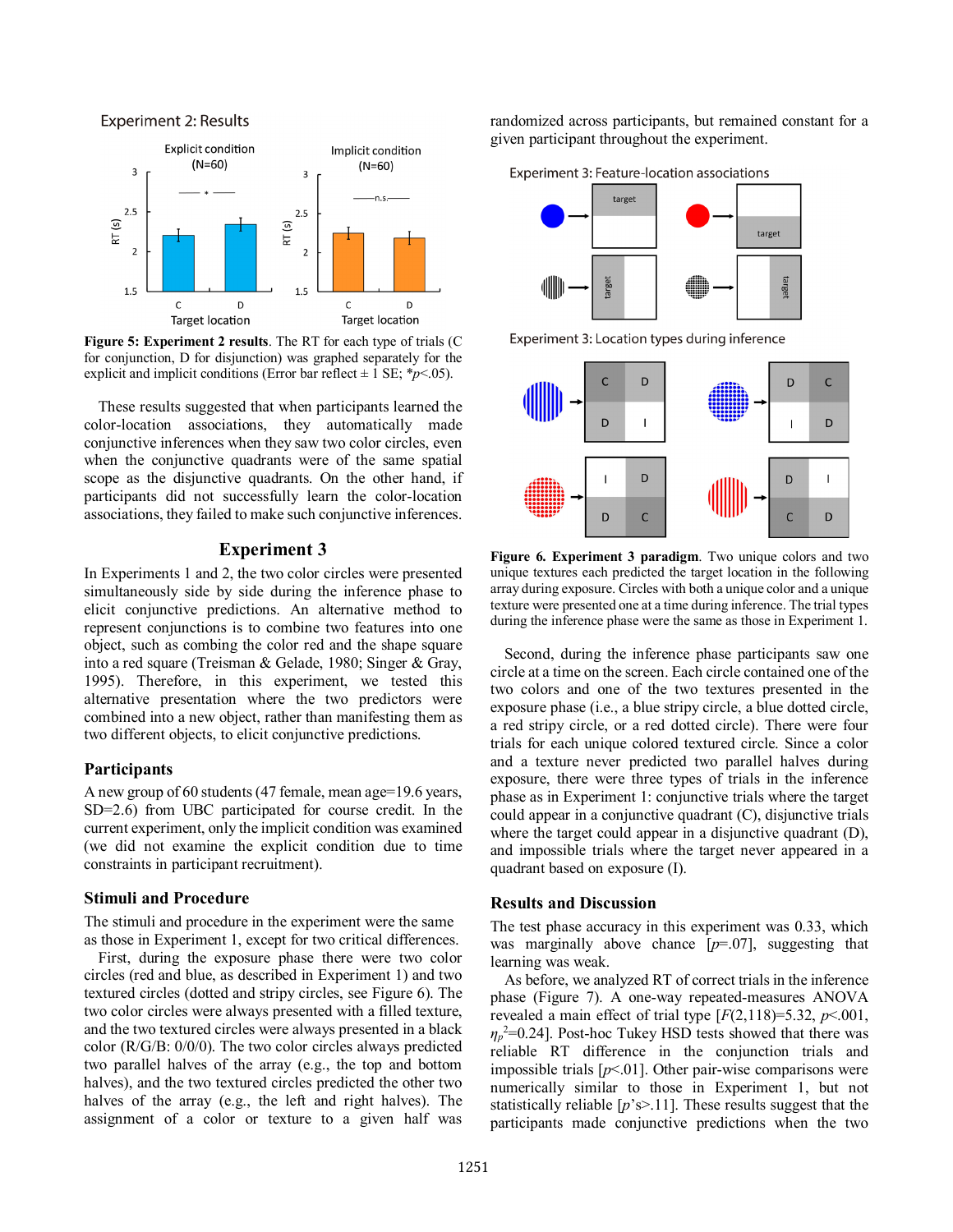features were presented in a new object. However, the effect was not as strong as in previous experiments.



**Figure 7: Experiment 3 results**. The RT for each type of trials was graphed (Error bar reflect  $\pm$  1 SE; \*\**p*<.01).

## **General Discussion**

In this study, we examined how predictions were made in the presence of two objects that were associated with two different outcomes. Using a visual search paradigm, unique colors (all three experiments) or textures (Experiment 3) predicted a specific location of the target in the search array in the exposure phase. In the inference phase, we examined where the target was expected to appear when two color circles (Experiments 1 and 2) or a circle with a unique color and a unique texture (Experiment 3) were presented at the same time. Importantly in the inference phase, the target appeared in any location with equal probability.

Based on the speed of visual search (RT), we found that participants were faster to find the target when it appeared in a conjunctive quadrant than in disjunctive or impossible quadrants. This was surprising because the simultaneous presentation of the two circles or features did not necessarily dictate a conjunctive or disjunctive inference. For example, just because the blue circle previously predicted the top half and the red circle previously predicted the left half, the blue and red circles together, in principle, could predict either the top left quadrant (conjunctive inference), or the top left, top right, and bottom left quadrants (disjunctive inference). What we found was that participants automatically prioritized the conjunctive quadrant over the disjunctive quadrant in the visual search task, at the presence of the two predictors. This conjunctive preference occurred without prior instructions, or even explicit awareness of the color-location associations.

Across all three experiments, participants were not told anything about where to look when two color circles or two different features were presented together. Therefore, the differential RT in the conjunctive quadrant indicated an automatic expectation resulting from the previously learned color- or feature-location associations during exposure.

In Experiment 1, the expectation to find the target in a location consistent with a conjunctive prediction was equally strong whether participants implicitly learned the associations or were explicitly told about the associations. However, in Experiment 2 when there was no successful learning of the associations in the implicit condition, this

conjunctive prediction was absent. In fact, the conjunctive prediction was only present when participants were explicitly told about the color-location associations in the explicit condition. This suggests that the conjunctive predictions were only made when participants have successfully learned the color-location associations, either after implicit statistical learning, or after explicit instructions of these associations.

It is important to note that the disjunctive quadrants in the current study were exclusively disjunctive, not containing the conjunctive quadrant. The fact that the RT in the disjunction trials was faster than that in the impossible trials but slower than that in the conjunction trials suggests that the impossible quadrant may be inhibited and the conjunctive quadrant may be prioritized during visual search.

We think that both the learning process and the prediction process were implicit. In all three experiments, participants were not told anything about the object-location associations before the exposure phase in the implicit condition. That is, participants were only told to find the target in the search array and were not told that the object before each search array predicted the location of the target. Therefore, learning of the associations in the implicit condition was automatic and implicit. In the inference phase, there was no explicit instruction as to what to do with the two objects. Again, participants were only told to find the target in the search array. Moreover, the target in the inference phase could appear in any quadrant with equal probability, so the two objects were completely task-irrelevant. Finally, the RT was relatively fast so any explicit reasoning process may not occur in the period between object presentation and target search. For these reasons, we think that the conjunctive predictions were implicit.

There are several limitations of the current study. First, we only presented two objects side by side, or two features in a single object as cues. There might be other ways to represent such joint cues using semantic categories (e.g., if object A is associated with the "dog" category and object B is associated with the "small" category, will people automatically predict Chihuahuas and Pomeranians upon seeing A and B?). Second, we only used RT as a measure to probe whether participants made conjunctive or disjunctive predictions. A richer method can involve eye tracking to see the timecourse of attention to the different quadrants in the inference phase. Finally, there was a confound of proximity in the current study, where the conjunctive quadrant was spatially closer to the disjunctive quadrant than to the impossible quadrant. This could explain the RT advantage of the disjunction trials over the impossible trials.

In conclusion, the current results suggest that in the presence of multiple predictors, statistical learning generates automatic expectations about the outcomes in a conjunctive fashion.

## **Acknowledgements**

We would like to thank Chaz Firestone, Justin Halberda, Chris Mole, Yu Luo, Brandon Tomm, and five anonymous reviewers for their helpful comments. This work was